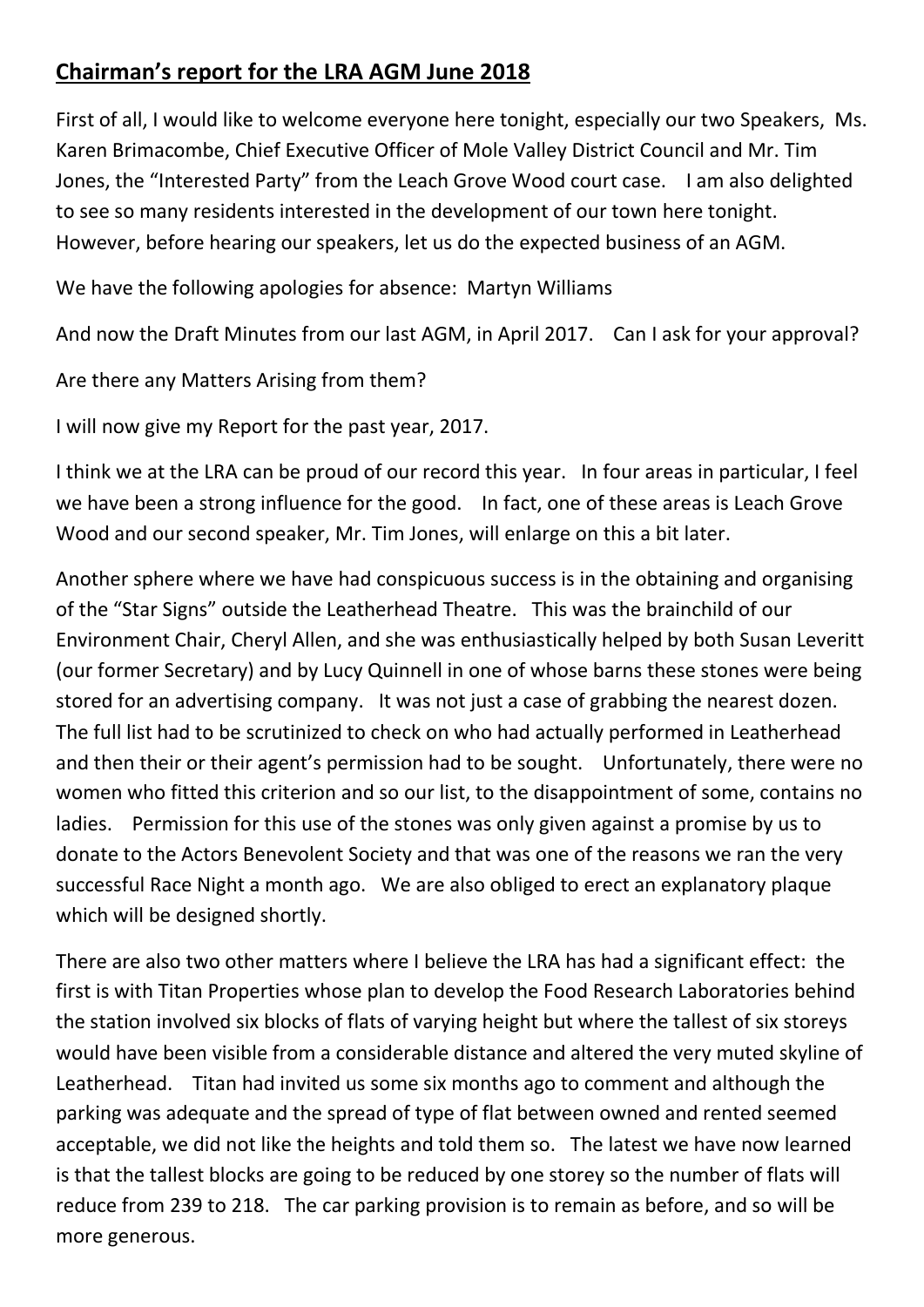The other matter concerns the ERA site along Cleeve Road. The developers' idea was to intermingle office use with residential but we pointed out that office hours and office traffic, often heavy and late or early, did not make for peaceful co-existence. They also planned for a large car park that would be barred to residents, even at the weekend and a small but densely populated corner of Housing Association flats at the far end. We wrote with the obvious objections (as did many of the people who live in that area), and I am pleased to say MVDC has turned it down. Whether an appeal will be forthcoming is, as yet, unknown.

Before asking our speakers to start, there are a couple of "Housekeeping" items which I would like to bring to your attention. The first concerns the General Data Protection Regulation. We have taken advice on this matter and have decided how we will meet its requirements. A notification to all members has already been sent by email or letter. The second concerns the Abraham Dixon Hall. Unfortunately for us, another booking has been offered to the Trustees for most Monday nights from now on. Our number of attending members has grown and we are too many for G6 downstairs and so we are looking to secure another venue for 2019. Talking of Members, I would like to use this opportunity to commend the efforts of Tony Russell who has been indefatigable in his efforts to bring to people's attention the lack of a police presence in Leatherhead. He is producing a petition which requests that this be corrected. Finally, if you have not already done so, please do look at our new website. You will see the date of the next meeting on the first two pages and on another called "The Association" you will find a link to the archived records, like Minutes, Reports and, under Miscellaneous, the AGM Minutes and so on.

And now to our Speakers: The LRA is very reliant on Mole Valley's CEO listening to our ideas, hopes and, sometimes, our complaints. Ms. Brimacombe, Karen, is relatively new to this post but has already had more than her fair share of challenges. I have met Karen on a few occasions now and have always been impressed by her sincerity and speed when dealing with these particularly difficult ones. Karen: ……

Are there any questions? …….

And now a few words about a most unexpected and welcome result concerning Leach Grove Wood from Tim Jones …... I vividly remember going to Kingston County Court, sitting round a table and listening to all the arguments. It was another of our members, Flip, or Philippa Cargill, who initially seized on the opportunity to get this Wood declared a Village Green and was most upset when her return to Australia forced her to abandon the fight. However, another member, Tim Jones, who lives near the wood, took up the case as an Interested Party and many from the LRA contributed to his fund to cover financial loss.